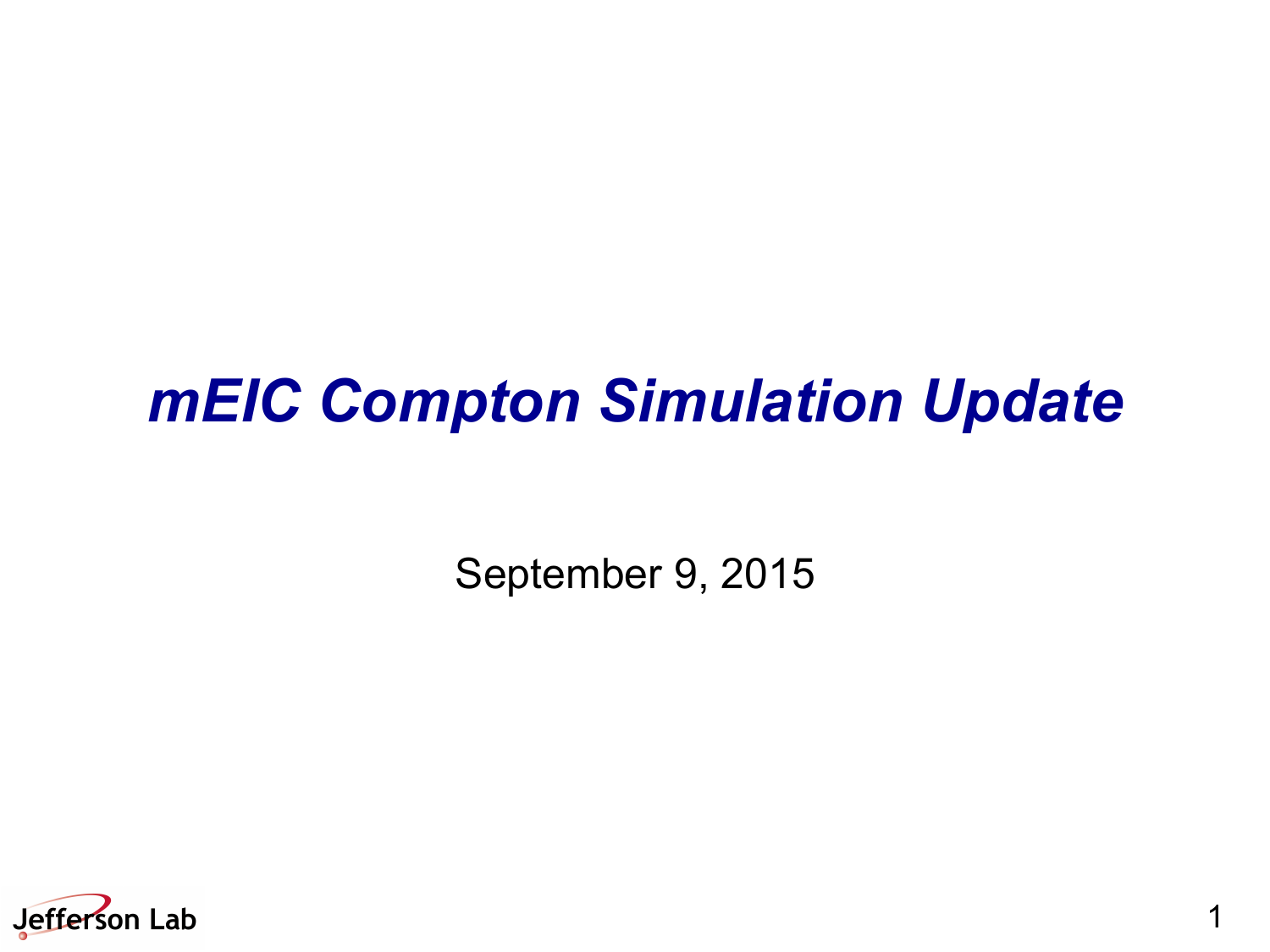# **GEANT3 Simulation Updates**

- Updated geometry to agree with latest chicane design
	- Incorporated additional small dipoles near dipoles 2 and 3
- Improved halo event generation scheme
	- Can generate halo events with high efficiency and desired shape
	- I'm pretty sure the normalization is even correct now

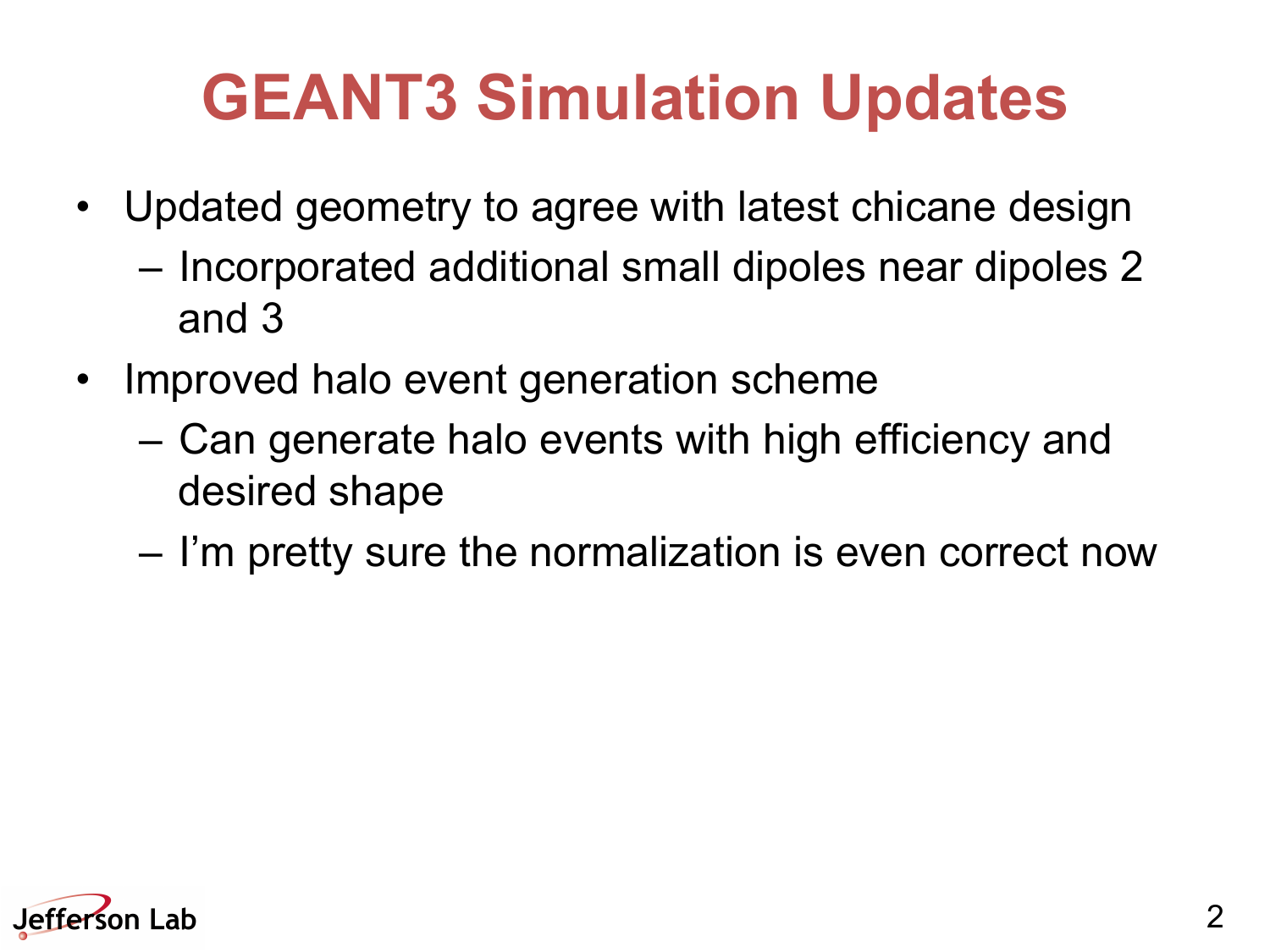## **New Chicane Design (@ 10 GeV)**



 $\upbeta_{x}\left( m\right) ,\;\upbeta_{y}\left( m\right)$ 

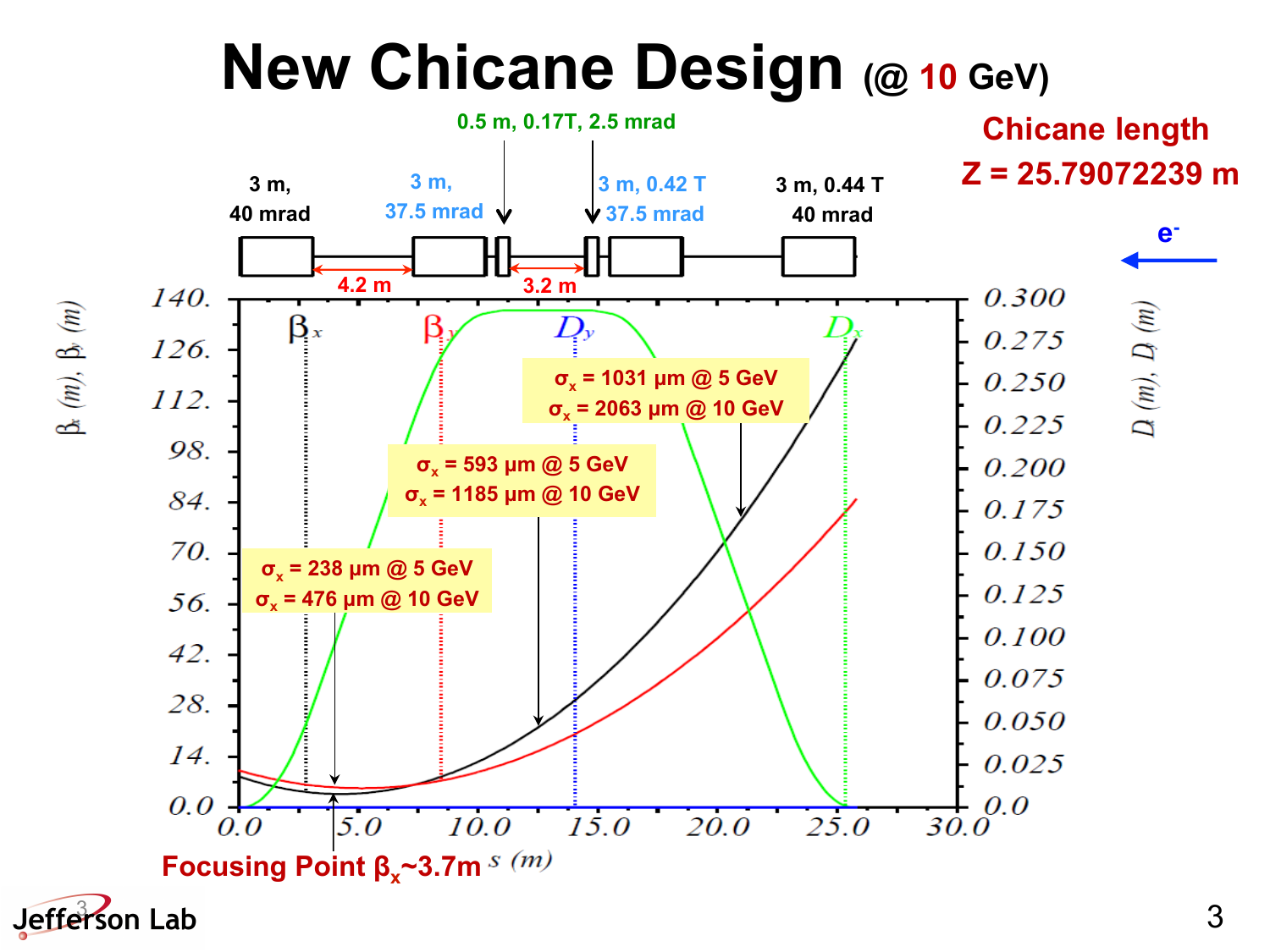## **GEANT3 Simulation**



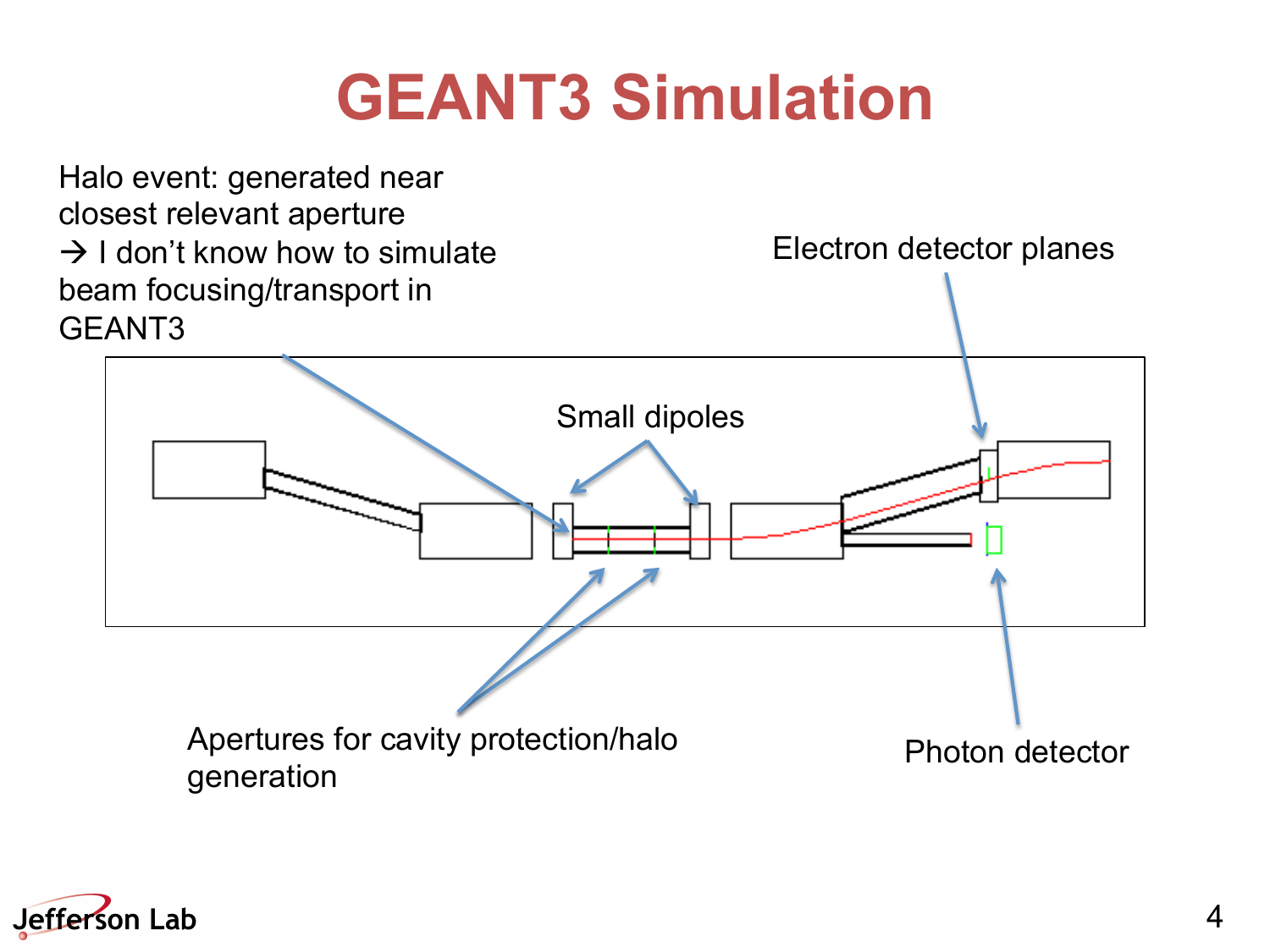## **Simulations - Halo**

GEANT3 simulations for 2014 version of R&D proposal used description of beam halo from PEP-II design report (SLAC-R-418 p. 113)

In this version of the GEANT3 simulation, I used

 $S_x = 3, S_y = 10$ 

Like PEP-II



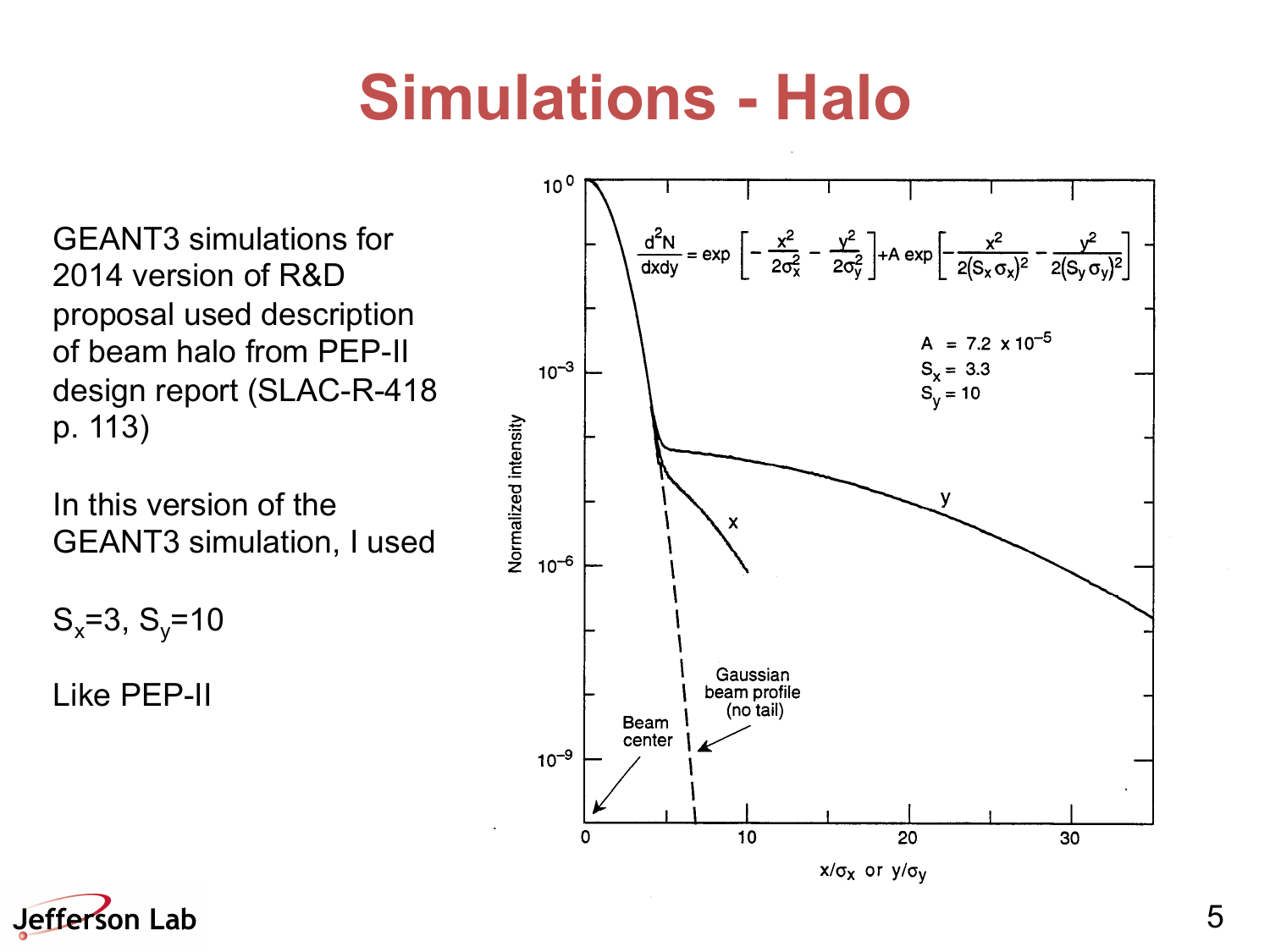#### **Rates at 3 GeV – No FP cavity apertures**

#### Simulation Parameters

Beam sizes taken at 5 GeV values

Laser power = 1kW Laser-beam crossing angle = 2.7 deg.

Bottom edge of electron  $d$ etector = 4.5 mm from beam

Compton edge = 2.4 cm from beam Zero-crossing = 1.2 cm from beam (about strip 38)



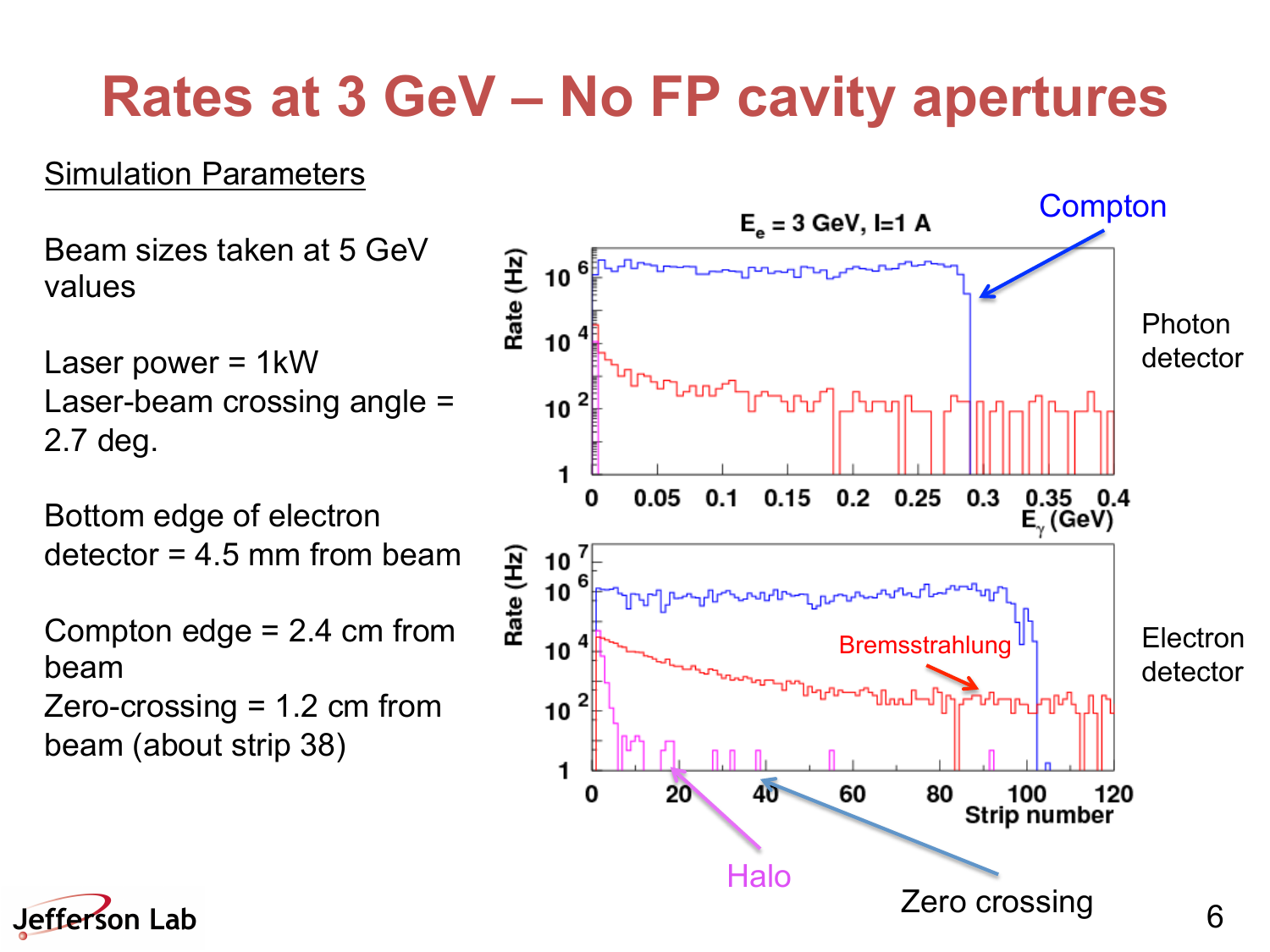# **Rates at 3 GeV – FP cavity apertures**

4 cm FP cavity aperture

2.7 degree crossing angle implies 2 cm wide aperture near FP cavity

 $\rightarrow$  Halo contribution was way off scale for 2 cm

Here I have widened the aperture without increasing the laser crossing angle (Compton rate would drop about factor of 2)



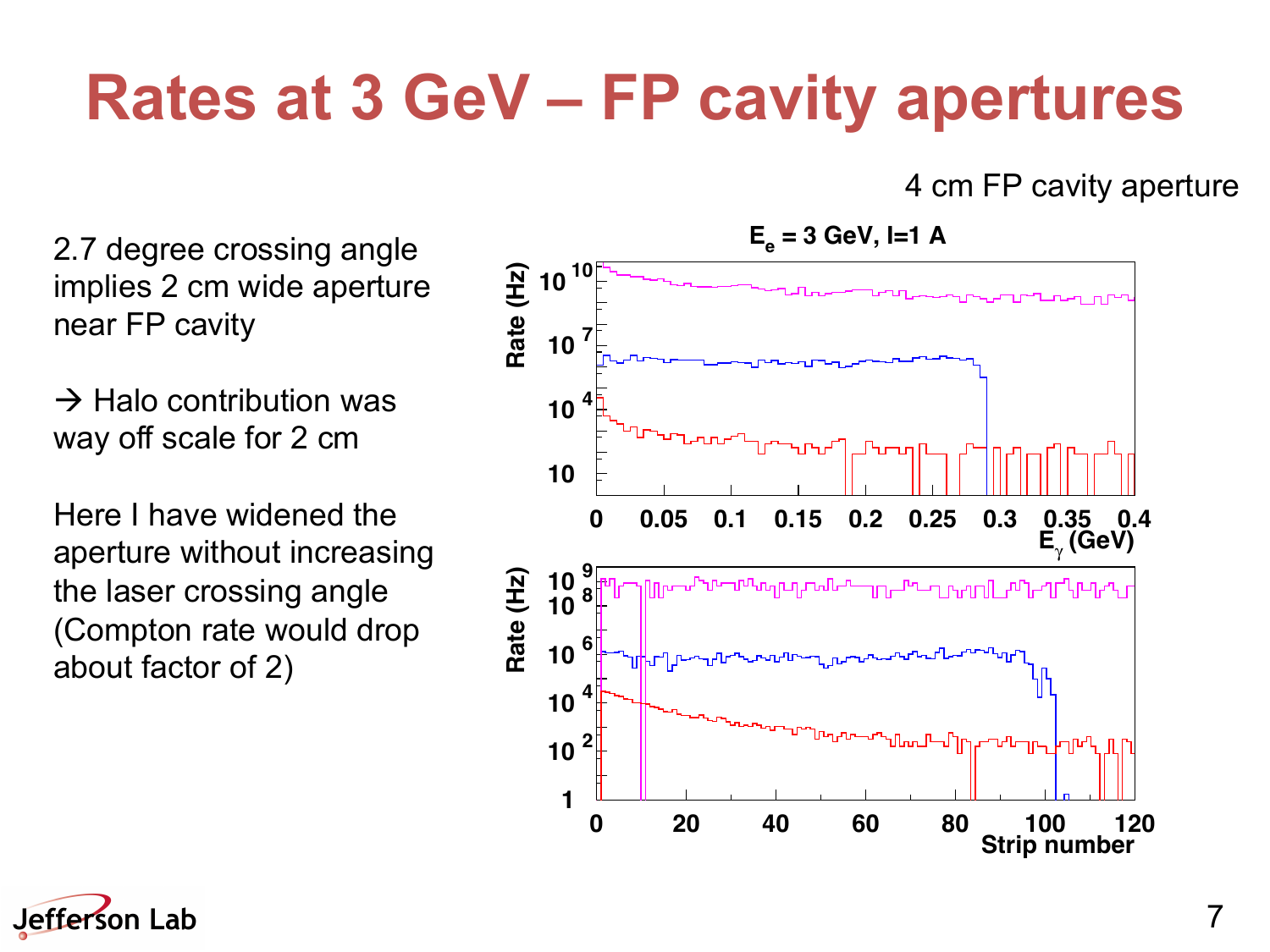# **Rates at 3 GeV – FP cavity apertures**

6 cm FP cavity aperture

2.7 degree crossing angle implies 2 cm wide aperture near FP cavity

 $\rightarrow$  Halo contribution was way off scale for 2 cm

Here I have widened the aperture without increasing the laser crossing angle (Compton rate would drop about factor of  $2 \rightarrow 3$ )